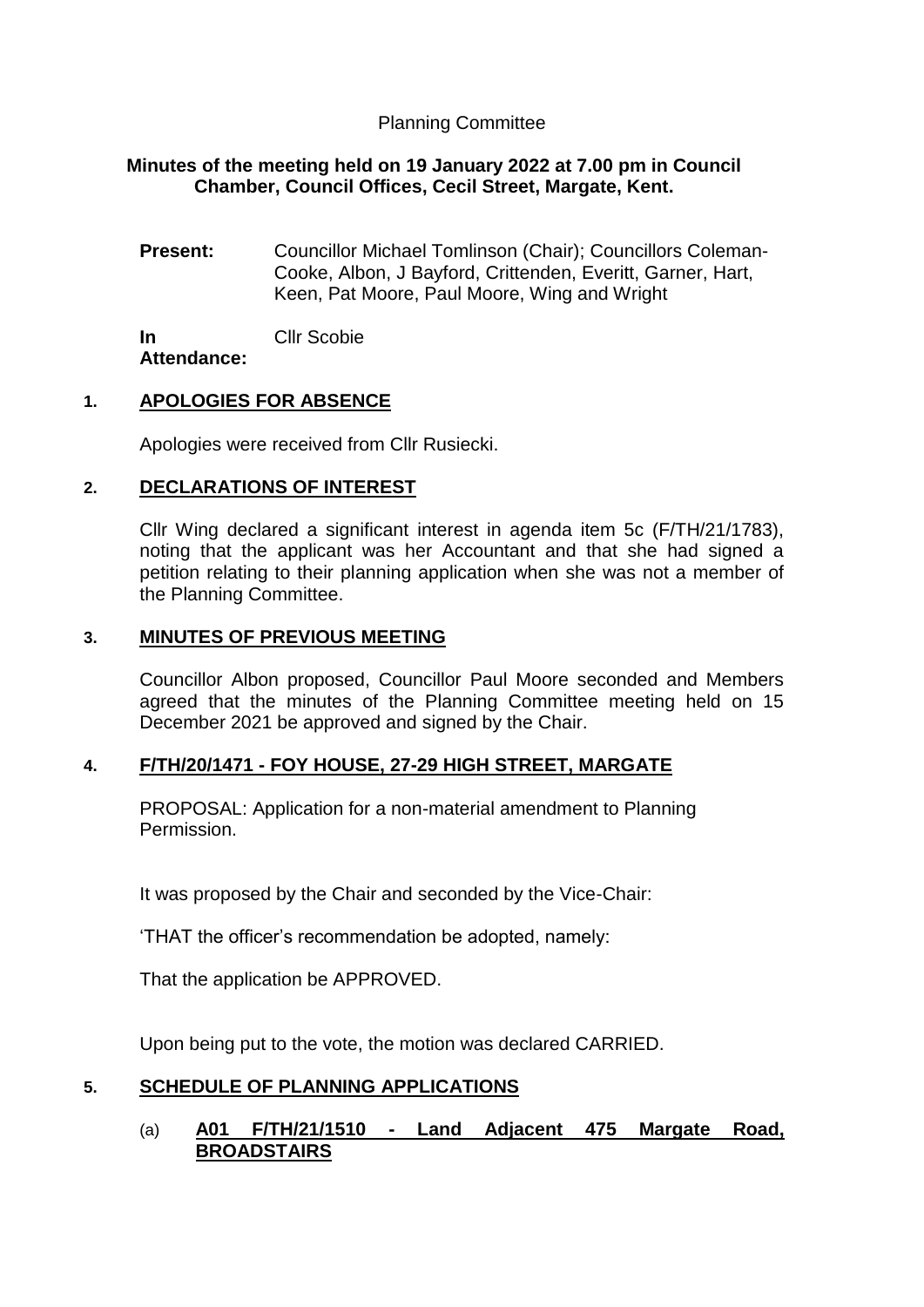PROPOSAL: Erection of coffee shop/restaurant with drive-thru (sui generis), new access from existing roundabout, realignment of existing footway, with associated parking, landscaping and associated works.

It was proposed by the Chair and seconded by the Vice-Chair:

'THAT the officer's recommendation be adopted, namely:

That the application be APPROVED subject to the following conditions:

1 The development hereby permitted shall be begun before the expiration of three years from the date of this permission.

#### GROUND:

In accordance with Section 91 of the Town and Country Planning Act 1990 (as amended by Section 51 of the Planning and Purchase Act 2004).

2. The proposed development shall be carried out in accordance with the submitted application as amended by the revised site plans numbered 2524- URB-P1-00-DR-A-208900 Rev P02, and 2524-URB-P1-00-DR-A-208150 Rev P03, received 11 January 2022; the external materials schedule dated Nov 2021, received 08 December 2021; the amended landscaping plan numbered 271 / P1 01E, and softworks information, received 11 January 2022; the elevation and floor plans numbered 2524-URB-P1-ZZ-DR-A-208251, 2524- URB-P1-ZZ-DR-A-208350, 2524-URB-P1-ZZ-DR-A-208150, and 2524-URB-P1-ZZ-DR-A-208151, received 24 September 2021; the Apollo Junior cycle shelter details and Bespoke Deacon bin store details, received 24 September 2021; the Construction Methodology dated 22 September 2021 and contractor site setup plan numbered 2524-URB-P1-ZZ-DR-A-Z06100, received 24 September 2021.

### GROUND:

To secure the proper development of the area.

3. The development hereby permitted shall be carried out in accordance with the drainage strategy plan numbered 61123-C-001 P3, received 23 September 2021.

### GROUND:

To protect the district's groundwater, and to ensure the development is served by satisfactory arrangements for the disposal of surface water ,in accordance with Policies SE04 and CC02 of the Thanet Local Plan and advice contained within the NPPF.

4 All hard and soft landscape works shall be carried out in accordance with the soft landscaping plan numbered 271 / P1 01E and the softworks specification, received 11 January 2022; and the hard surfacing/boundary treatment plan numbered 2524-URB-P1-00-DR-A-208900 P01. The works shall be carried out prior to the first use of the development, or in accordance with a programme of works to be agreed in writing with the Local Planning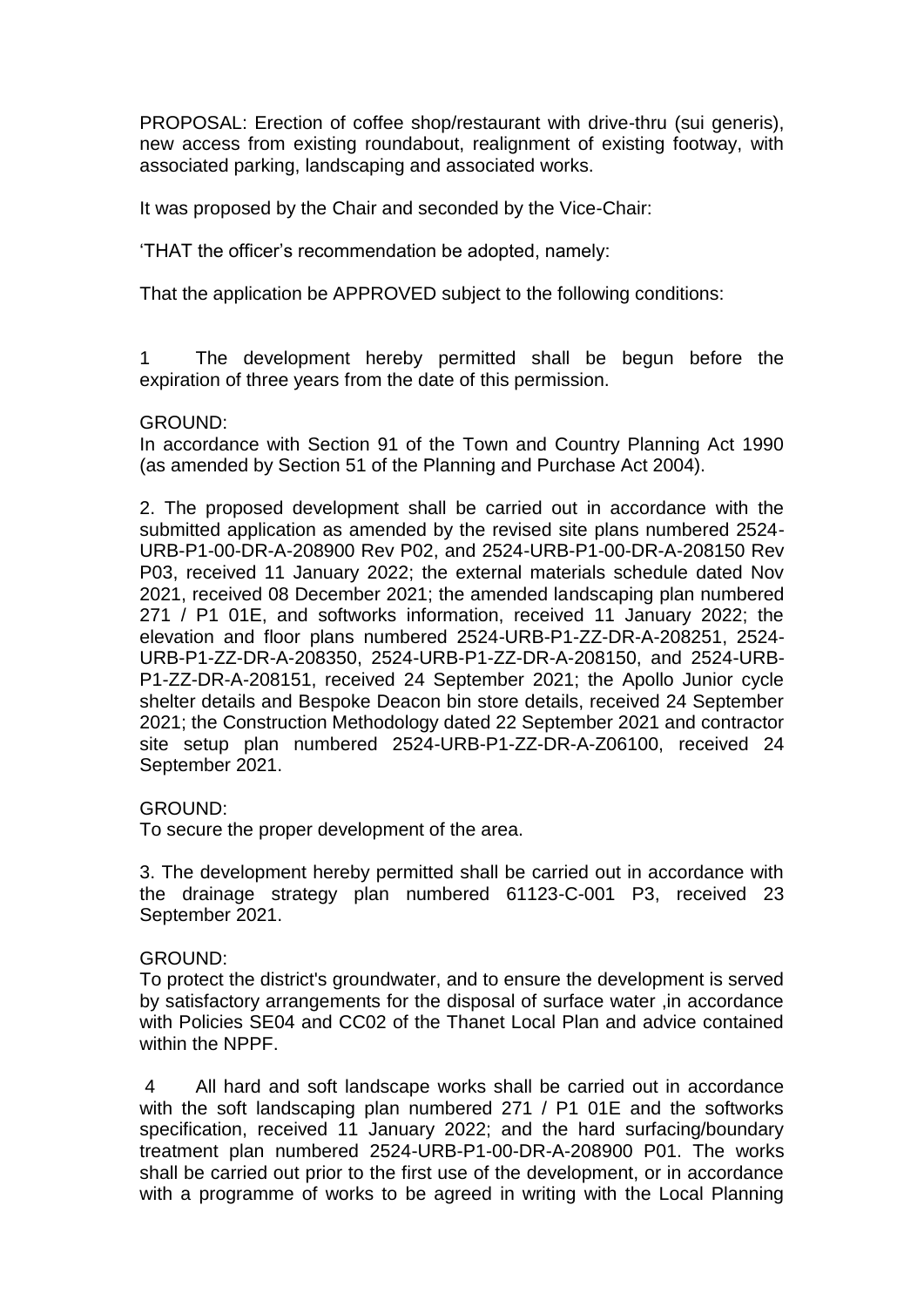Authority. Any trees or plants which within a period of 5 years from the completion of the development die, are removed or become seriously damaged or diseased, shall be replaced in the next planting season with others of a similar size and species.

### **GROUND**

In the interests of the visual amenities of the area and to adequately integrate the development into the environment in accordance with Policies QD02 and GI04 of the Thanet Local Plan

5 The 4no. trees and 3no. benches shown on plan numbered 271 / P1 01E, and located within the blue line of the development, shall be provided prior to the first use of the development hereby permitted, and thereafter maintained.

## GROUND

In the interests of the visual amenities of the area and to adequately integrate the development into the environment in accordance with Policies QD02 and GI04 of the Thanet Local Plan

6 Existing trees, shrubs and hedgerows identified for retention within the development site or existing trees growing on an adjacent site, where excavations, changes to land levels or underground works are within the crown spread, shall be protected in accordance with BS 5837 2012 using the following protective fence specification - o Chestnut paling fence 1.2m in height, to BS 1722 part 4, securely mounted on 1.7m x 7cm x 7.5cm timber posts driven firmly into the ground. The fence shall be erected below the outer most limit of the branch spread or at a distance equal to half the height of the tree, whichever is the furthest from the tree, unless otherwise agreed in writing with the Local Planning Authority. The protective fencing shall be erected before the works hereby approved or any site clearance work commences, and shall thereafter be maintained until the development has been completed. At no time during the site works shall building materials, machinery, waste, chemicals, stored or piled soil, fires or vehicles be allowed within the protective fenced area. Nothing shall be attached or fixed to any part of a retained tree and it should not be used as an anchor point. There shall be no change in the original soil level, nor trenches excavated within the protective fenced area.

# GROUND

To Protect existing trees and to adequately integrate the development into the environment, in accordance with Thanet Local Plan Policy QD02.

7 A landscape management plan (including long term design objectives), management responsibilities and maintenance schedules for all landscape areas, other than small, privately owned, domestic gardens, shall be submitted to and approved in writing by the Local Planning Authority prior to the occupation of the development or any phase of the development, whichever is the sooner, for its approved use. The amenity areas shall be managed in accordance with the approved landscape management plan in perpetuity.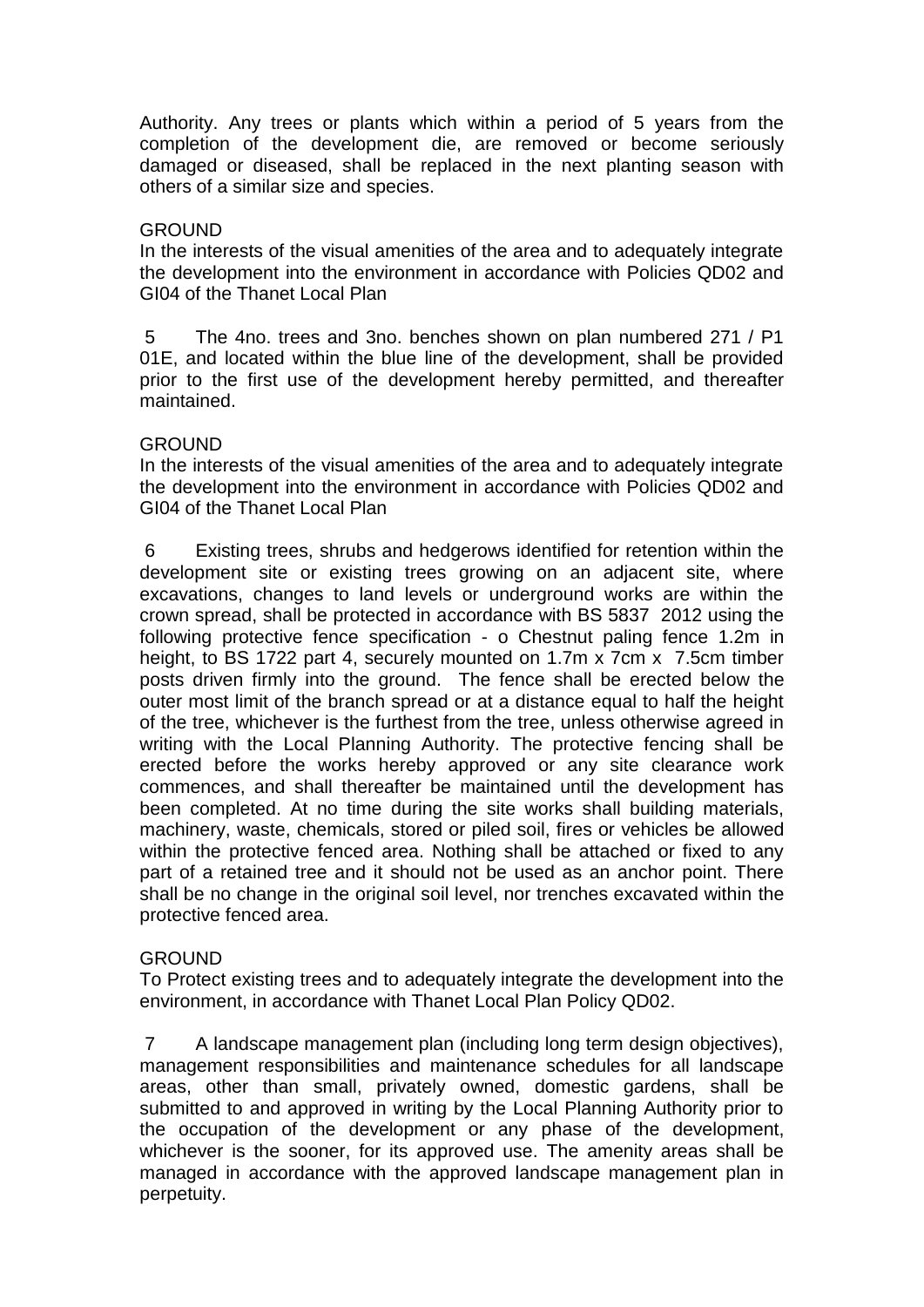### GROUND

In the interests of the visual amenities of the area and to adequately integrate the development into the environment in accordance with Policies QD02 and GI04 of the Thanet Local Plan

8 There shall be no servicing of the building, no goods shall be loaded or deposited, and no delivery vehicles shall arrive, depart, be loaded or unloaded, within the application site before 06:00 or after 17:00 on any given day.

### **GROUND**

In the interest of residential amenity and in pursuance of Policy QD03 of the Thanet Local Plan.

9 The premises shall not be open to the public other than between the hours of 06:00 and 23:00 on any given day.

### GROUND

In the interest of residential amenity and in pursuance of Policy QD03 of the Thanet Local Plan.

10 In the event of the premises being used for the cooking or preparation of hot food that would require the installation of an extract ventilation system, details of the location, size, type and design of the system shall be submitted to and agreed in writing by the Local Planning Authority. Prior to the commencement of such a use, the extract ventilation system shall be installed in accordance with the approved details.

#### **GROUND**

In the interest of residential amenity and in pursuance of Policy QD03 of the Thanet Local Plan.

11 Prior to the first use of the site the vehicle loading/unloading and turning facilities shown on the submitted plan numbers 2524-URB-P1-00-DR-A-208900 Rev P01 shall be provided and permanently retained.

#### **GROUND**

In the interests of highway safety, in accordance with Policy TP08 of the Thanet Local Plan.

12 The area shown on the approved plan numbered 2524-URB-P1-00- DR-A-208900 Rev P01 for vehicle parking and manoeuvring areas, shall be kept available for such use at all times and such land and access thereto shall be provided prior to the first use of the development hereby permitted.

### GROUND

To provide satisfactory off street parking for vehicles in accordance with Policy TP06 of the Thanet Local Plan and the advice contained within the NPPF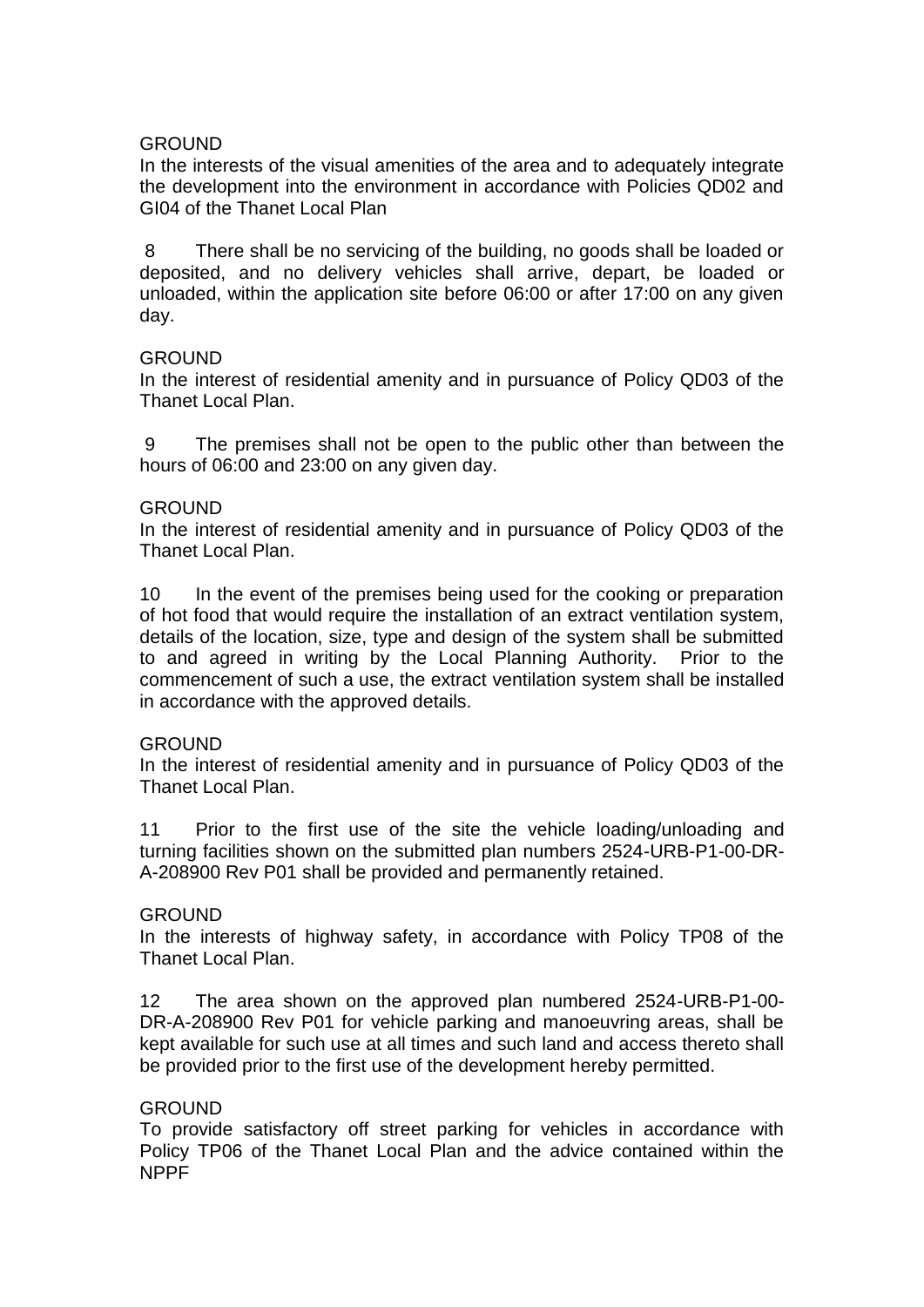13 Prior to the first use of the development, the secure cycle parking facilities, as shown on approved drawing no. 2524-URB-P1-00-DR-A-208900 Rev P01 shall be provided and thereafter maintained.

### GROUND

To promote cycling as an alternative form of transport, in accordance with Policy TP03 and SP43 of the Thanet Local Plan.

14 Prior to the first use of the site hereby permitted, the vehicular access and associated vehicle crossing point onto the highway, and the pedestrian crossing within the site, as shown on the approved plan numbered 2524-URB-P1-00-DR-A-208150 Rev P01, should be completed and made operational.

### **GROUND**

In the interests of highway safety, in accordance with the advice contained within the NPPF.

Upon being put to the vote, the motion was declared CARRIED.

## (b) **A02 L/TH/21/1535 - Numbers 4 to 15 and 19 to 23 Royal Crescent St Augustines Road, RAMSGATE**

PROPOSAL: Application for Listed Building Consent for repair and redecoration works to external elevations, roofs, drainage goods, boundary and retaining walls and replacement Flat entrance doors together with internal repairs and damp treatment to basements

It was proposed by Cllr Albon and seconded by Cllr Wing:

'THAT the officer's recommendation be adopted, namely:

That the application be APPROVED subject to the following conditions:

1 The works hereby permitted shall be begun before the expiration of three years from the date of this permission.

#### GROUND:

In pursuance of Section 18 of the Planning (Listed Buildings and Conservation Areas) Act 1990 (as amended by Section 51 of the Planning and Compulsory Purchase Act 2004).

2 The repair and redecoration works hereby approved shall utilise appropriate like-for-like materials and methods for the building element to be repaired as outlined in the submitted 'Outline Scope of Works' received 07 January 2022 and the submitted Heritage Statement 28 September 2021. Where original historic fabric has been removed or replaced, repair works shall be carried out in appropriate traditional, like-for-like materials and methods as used within the adjacent historic fabric for the relevant building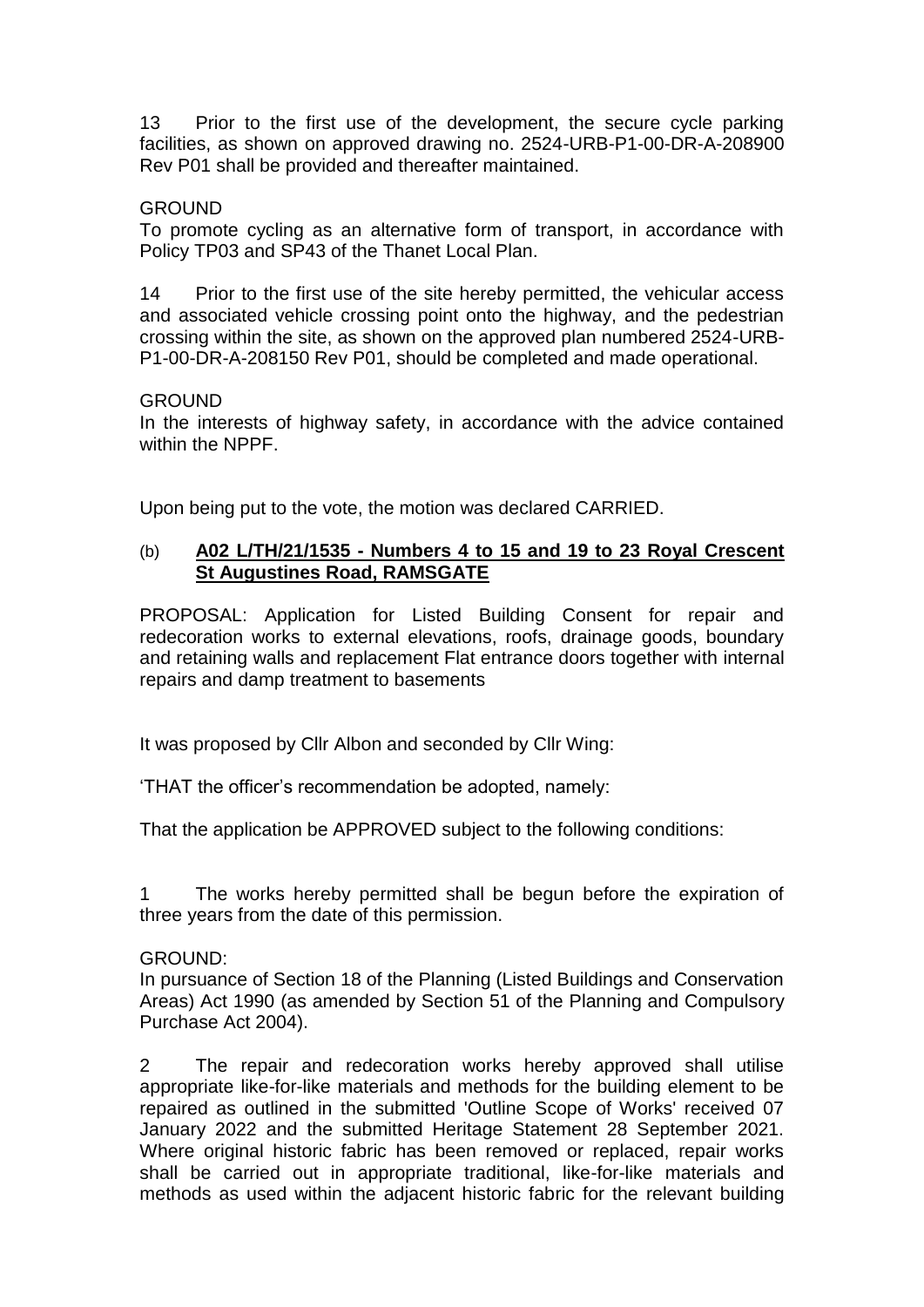element. Works shall be carried out in a careful manner so that no unnecessary damage is caused to the built fabric or features. Any damage so caused shall be rectified to the satisfaction of the Local Planning Authority.

## GROUND:

To secure a satisfactory external and internal treatment and to safeguard the special character and appearance of the designated heritage asset in accordance with Policy HE03 of the Thanet Local Plan and advice contained within the National Planning Policy Framework.

3 If on undertaking the repair and redecoration works hereby permitted it is established that replacement works or larger scale intrusive repair is required, further details and information of the proposed replacement or intrusive repair works including photographs of the building element to be replaced and details of its condition, together with details of the proposed intrusive repair or replacement works to be carried out to include the proposed materials and methods, shall be submitted to, and approved in writing, by the Local Planning Authority. Development shall be carried out in accordance with the approved details unless otherwise agreed in writing by the Local Planning Authority.

## GROUND:

To secure a satisfactory external treatment and to safeguard the special character and appearance of the designated heritage asset in accordance with Policy HE03 of the Thanet Local Plan and advice contained within the National Planning Policy Framework.

4 Prior to the works and structural repairs to the Verandahs to the southern elevation, the chimney stacks to the roof and the western side boundary wall hereby permitted, a detailed methodology of the proposed repair/replacement and structural works to these building elements, supported by applicable structural information by an suitably competent individual/company, shall be submitted to, and approved in writing, by the Local Planning Authority. Development shall be carried out in accordance with the approved methodology and structural details unless otherwise agreed in writing by the Local Planning Authority.

# GROUND:

To secure a satisfactory external treatment and to safeguard the special character and appearance of the designated heritage asset in accordance with Policy HE03 of the Thanet Local Plan and advice contained within the National Planning Policy Framework.

5 Prior to the internal works to the basement, installation of secondary glazing and fire proofing works hereby permitted, further details of these works including the methodology of the tanking, secondary glazing attachment points and fire proofing arrangements shall be submitted to, and approved in writing, by the Local Planning Authority. Development shall be carried out in accordance with the approved methodology and structural details unless otherwise agreed in writing by the Local Planning Authority.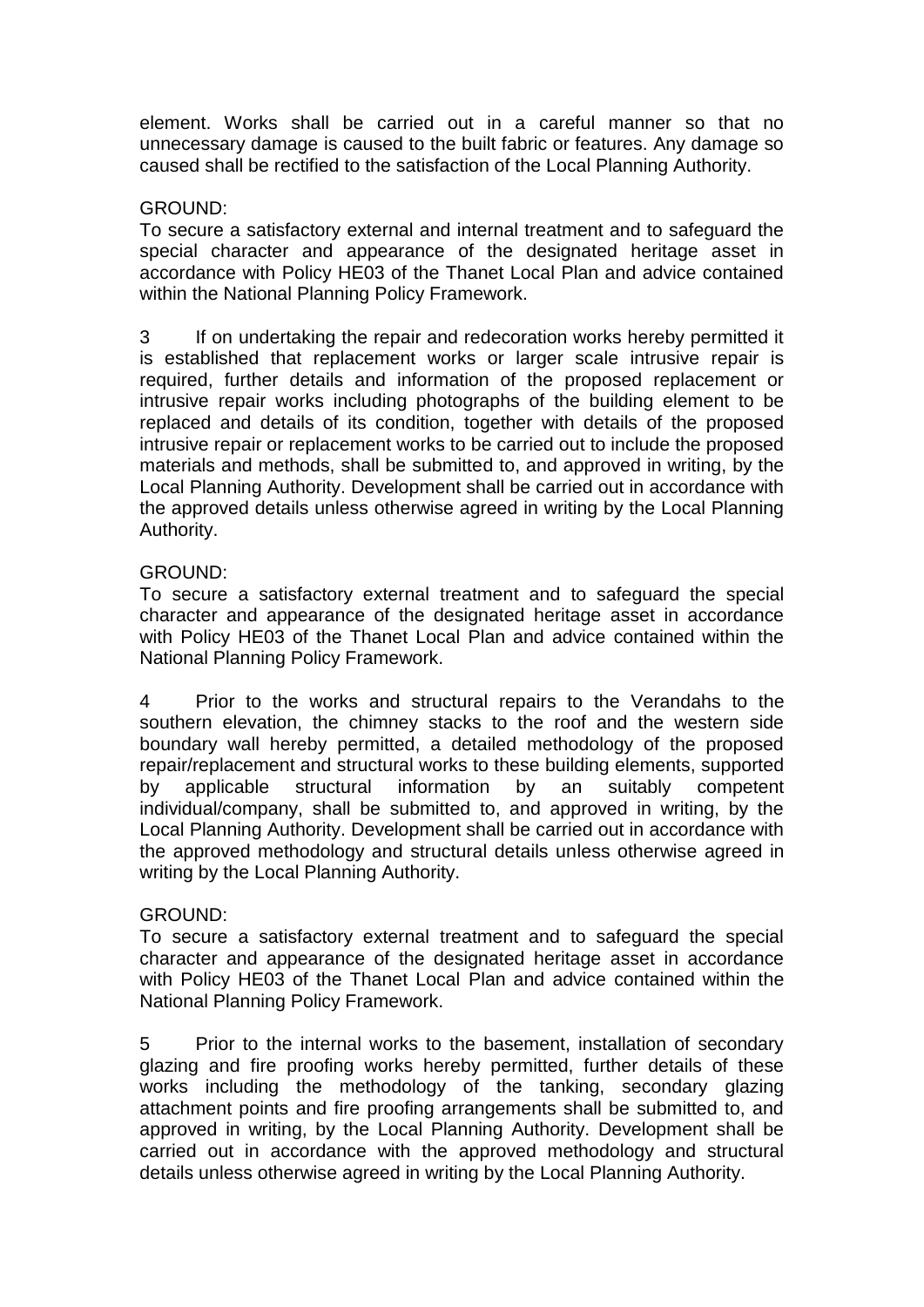# GROUND:

To secure a satisfactory internal treatment and to safeguard the special character and appearance of the designated heritage asset in accordance with Policy HE03 of the Thanet Local Plan and advice contained within the National Planning Policy Framework.

6 Prior to the installation of any new replacement materials to the building, samples of the proposed replacement slate roof tiles, lead or zinc to the canopy roof, replacement timber sections to existing timber windows and doors to be repaired, stone cills and copings, shall be submitted to, and approved in writing, by the Local Planning Authority. Development shall be carried out in accordance with the approved samples unless otherwise agreed in writing by the Local Planning Authority.

## GROUND:

To secure a satisfactory external treatment and to safeguard the special character and appearance of the designated heritage asset in accordance with Policy HE03 of the Thanet Local Plan and advice contained within the National Planning Policy Framework.

7 The proposed replacement external render and stucco shall be replaced in lime based render/stucco where existing lime based render/stucco or adjacent historic building fabric is in situ. Where external render is cement based to the non-original rear elevations, replacement external render shall be replaced in cement based render to match, as stated in the submitted Heritage Statement, received 28 September 2021.

# GROUND:

To secure a satisfactory external treatment and to safeguard the special character and appearance of the designated heritage asset in accordance with Policy HE03 of the Thanet Local Plan and advice contained within the National Planning Policy Framework.

8 Repairs to external brickwork shall utilise brickwork of the same colour, type, texture and appearance as the brickwork to be repaired. Repaired brickwork shall be set within lime mortar where existing lime based mortar is in situ or adjacent, and cement mortar where existing cement based mortar is in situ to the non-original external elevations, as stated in the submitted Heritage Statement, received 28 September 2021.

# GROUND:

To secure a satisfactory external treatment and to safeguard the special character and appearance of the designated heritage asset in accordance with Policy HE03 of the Thanet Local Plan and advice contained within the National Planning Policy Framework.

9 Prior to the application of paint to the exterior of the building, associated structures and boundary treatments, details of the colour of the proposed paint including its RAL number and the location of the proposed paint on the building shall be submitted to, and approved in writing by, the Local Planning Authority. Development shall be carried out in accordance with